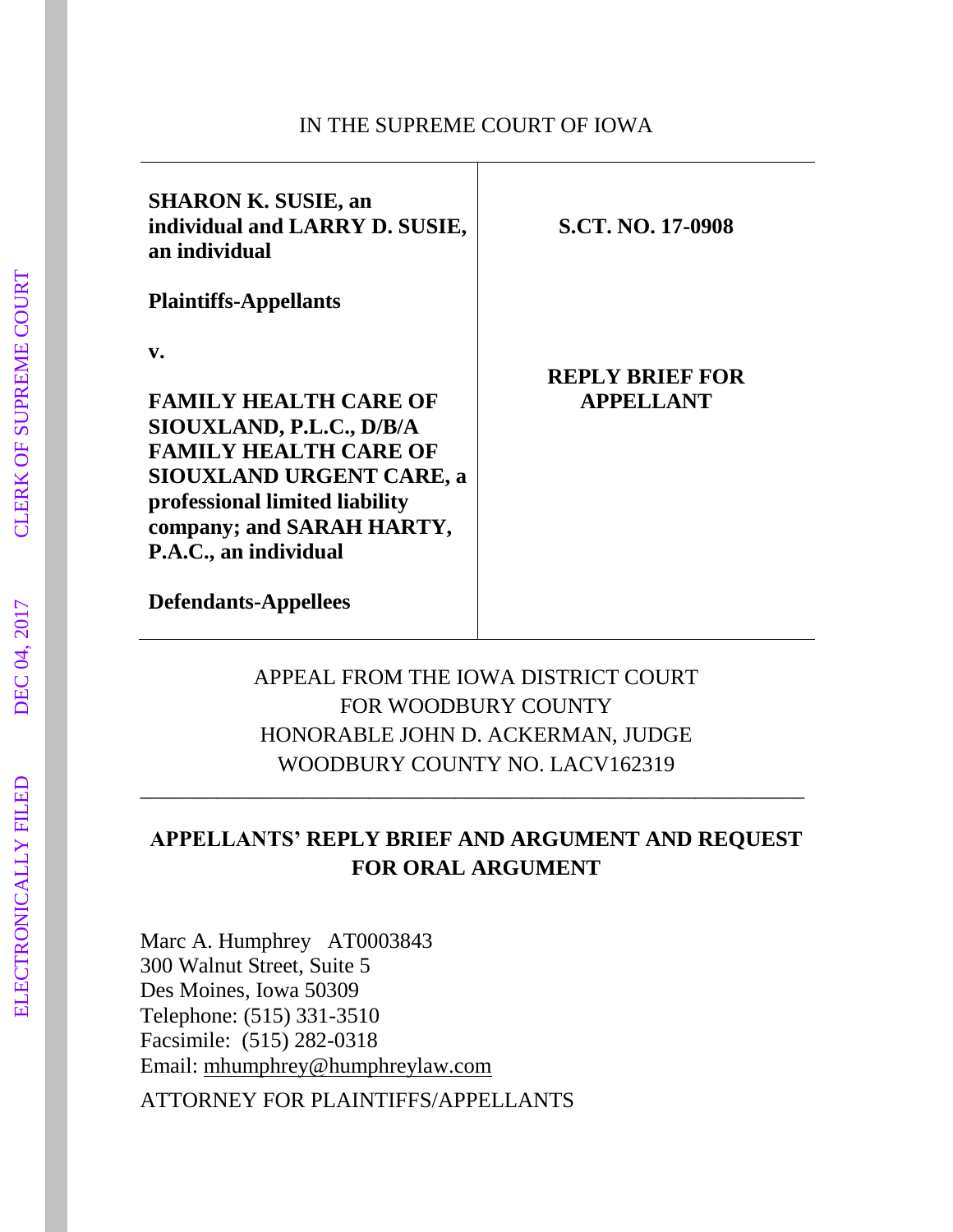#### **CERTIFICATE OF SERVICE**

I certify that on the 4th day of December, 2017, I served one copy of the Plaintiff-Appellants' Notice of Appeal to all of the following at their respective addresses as shown below:

Jack Hilmes/Eric Bergeland FINLEY, ALT, SMITH, SCHARNBERG, CRAIG, HILMES & GAFFNEY, P.C. 699 Walnut Street, 1700 Hub Tower Des Moines, IA 50309-3905 Attorneys for Defendants (via E-mail and EDMS)

#### **Clerk of the Iowa Supreme Court**

c/o Donna Humpal Iowa Judicial Branch Building 1111 East Court Avenue Des Moines, IA 50319 (via EDMS)

By: /s/ Marc A. Humphrey Marc A. Humphrey AT0003843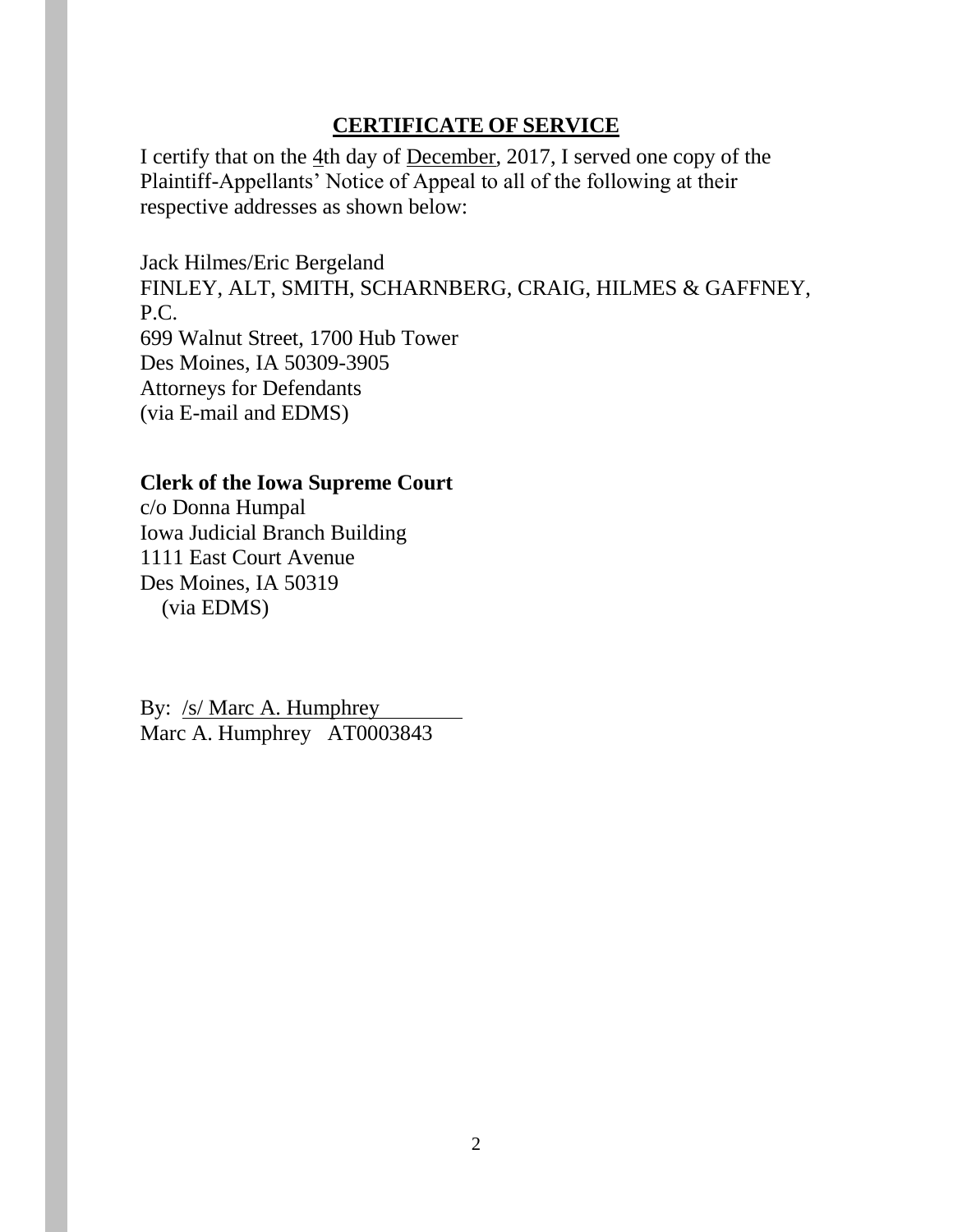## **I. TABLE OF CONTENTS**

|                                                                                                                                                                                                                                                                                                                                                                                                                                                                                                                                                                            | 2 |
|----------------------------------------------------------------------------------------------------------------------------------------------------------------------------------------------------------------------------------------------------------------------------------------------------------------------------------------------------------------------------------------------------------------------------------------------------------------------------------------------------------------------------------------------------------------------------|---|
|                                                                                                                                                                                                                                                                                                                                                                                                                                                                                                                                                                            | 3 |
|                                                                                                                                                                                                                                                                                                                                                                                                                                                                                                                                                                            | 5 |
|                                                                                                                                                                                                                                                                                                                                                                                                                                                                                                                                                                            | 6 |
| <b>1. DID THE TRIAL COURT IGNORE THE</b><br><b>REQUIREMENTS OF IOWA RULE OF CIVIL</b><br><b>PROCEDURE 1.981(3) BY FOCUSING EXCLUSIVELY</b><br>ON THE DEPOSITION TESTIMONY OF DR. ROGER<br><b>SCHECHTER IN CONCLUDING THAT PLAINTIFF</b><br><b>HAD NOT GENERATED A SUBMISSIBLE JURY</b><br><b>ISSUE ON CAUSATION?</b><br>2. DID THE TRIAL COURT IGNORE IMPORTANT<br>PORTIONS OF THE RECORD IN DETERMINING<br>THAT THERE WAS NOT A SUFFICIENT BASIS TO<br><b>SUBMIT PLAINTIFF'S ALTERNATIVE CAUSATION</b><br><b>THEORY OF LOSS CHANCE OF RECOVERY TO</b><br><b>THE JURY?</b> |   |

Important Facts with Regard to the Issue discussed in this Reply Brief… 7 Argument………………………………………………………................ 11

## **BRIEF POINT I**

**IOWA RULE OF CIVIL PROCEDURE 1.981(3) REQUIRES THE TRIAL COURT TO REVIEW ALL PLEADINGS, DEPOSITIONS, ANSWERS TO INTERROGATORIES, AND ADMISSIONS ON FILE, TOGETHER WITH THE AFFIDAVITS, IF ANY, TO DETERMINE WHETHER THERE IS AN ISSUE SUBMISSIBLE TO THE JURY ON THE ISSUE OF CAUSATION.**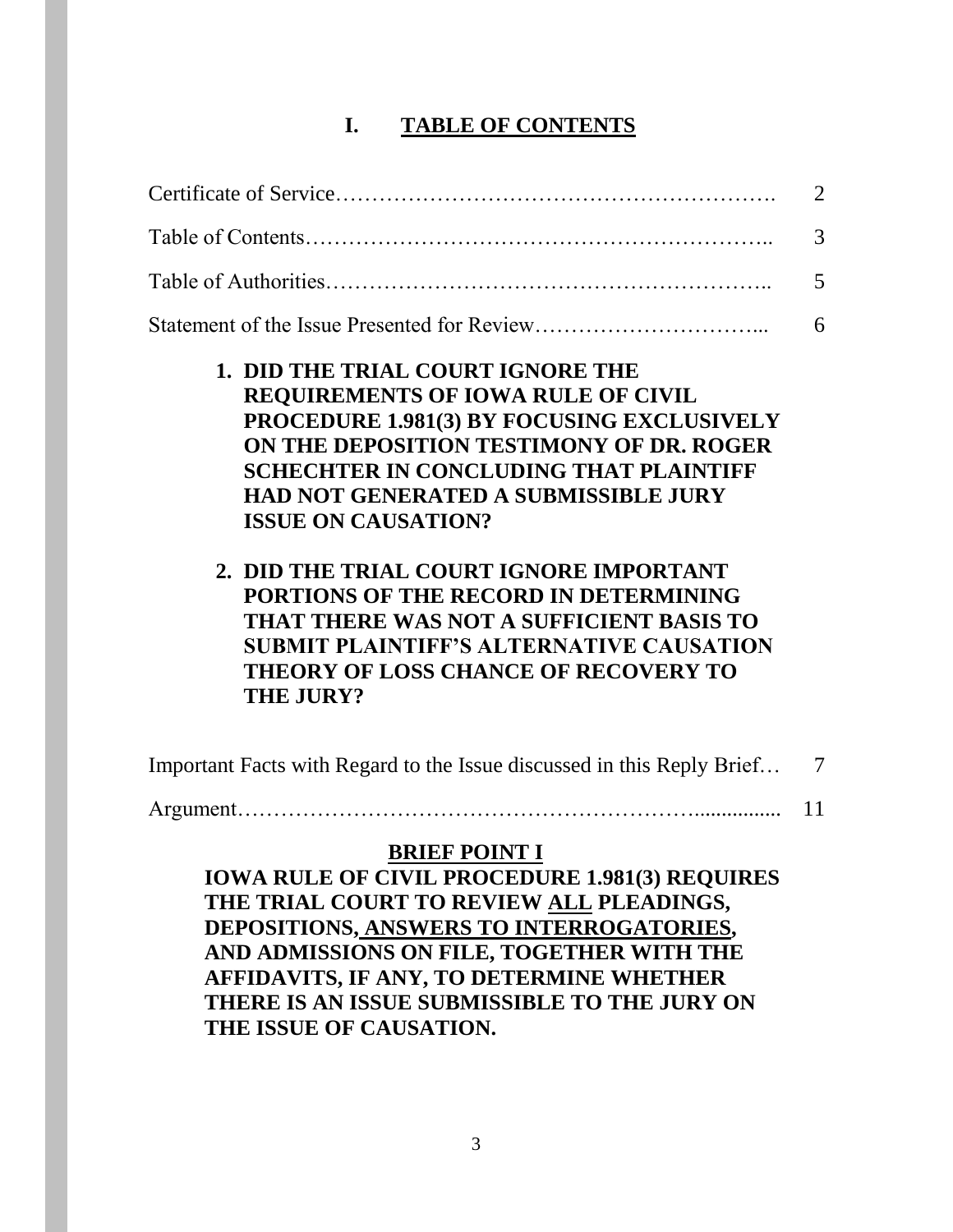# **BRIEF POINT II**

## **THE ENTIRE RECORD BEFORE THE TRIAL COURT CLEARLY GENERATED A SUBMISSIBLE CAUSATION ISSUE ON PLAINTIFF'S ALTERNATIVE CAUSATION THEORY – LOSS CHANCE OF RECOVERY**.

|  | 23 |
|--|----|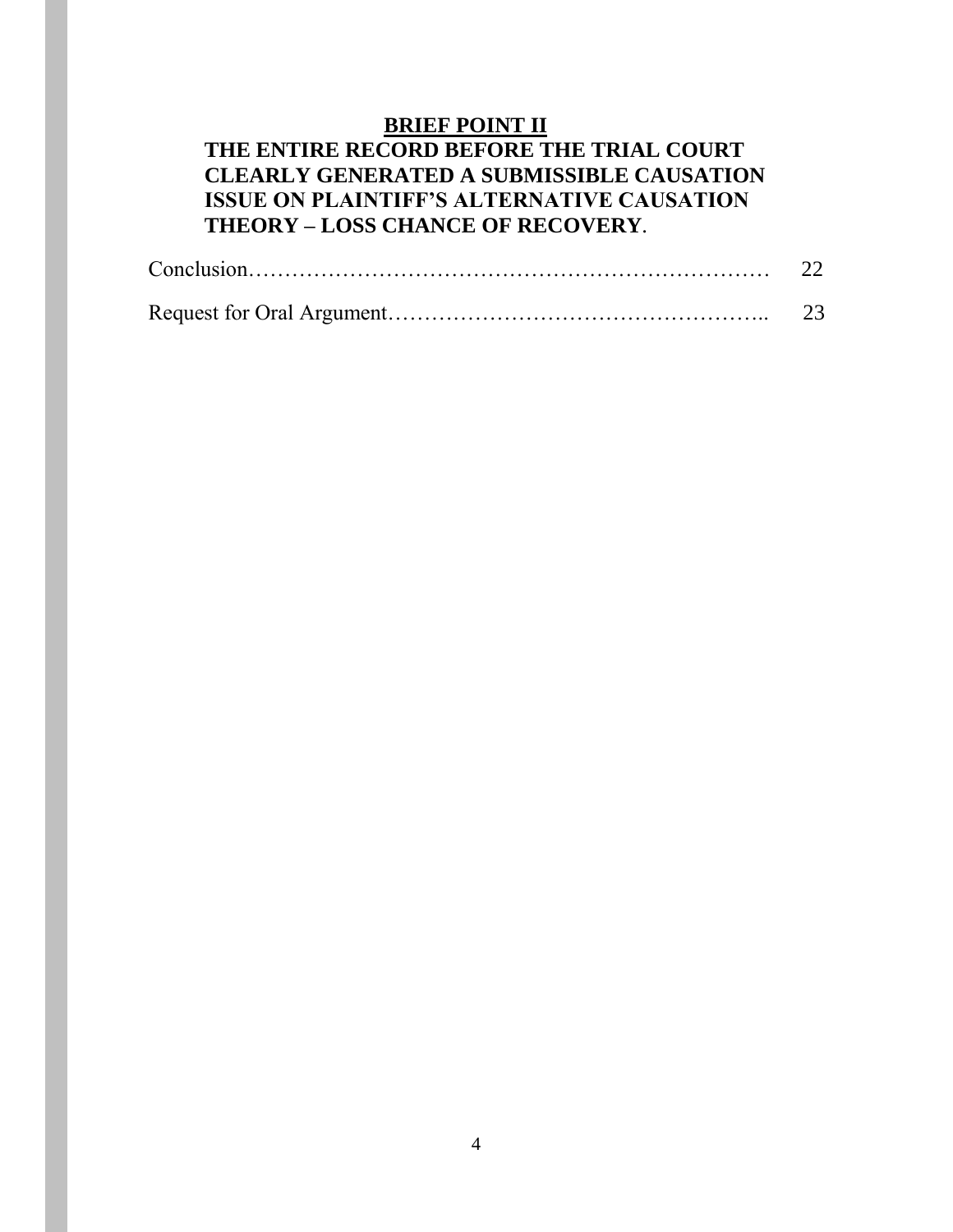# **II. TABLE OF AUTHORITIES**

# Case Law

| DeBurkarte v. Louvar, 393 N.W.2d 131, 135-138 (Iowa 1986)                        |    |
|----------------------------------------------------------------------------------|----|
| Griglione v. Martin, 525 N.W.2d 810, 813 (Iowa 1994)                             | 12 |
| Grismore v. Consolidated Products Co., 232 Iowa 328, 5 N.W.2d<br>646, 657 (1942) | 20 |
| <i>Hill v. McCartney</i> , 590 N.W.2d 52 (Iowa Ct. App. 1998)                    | 12 |
| Oswald v. Legrand, 453 N.W.2d 634, 640 (Iowa 1990)                               | 12 |
| Wendland v. Sparks, 574 N.W.2d 327, 332 (Iowa 1998)                              | 21 |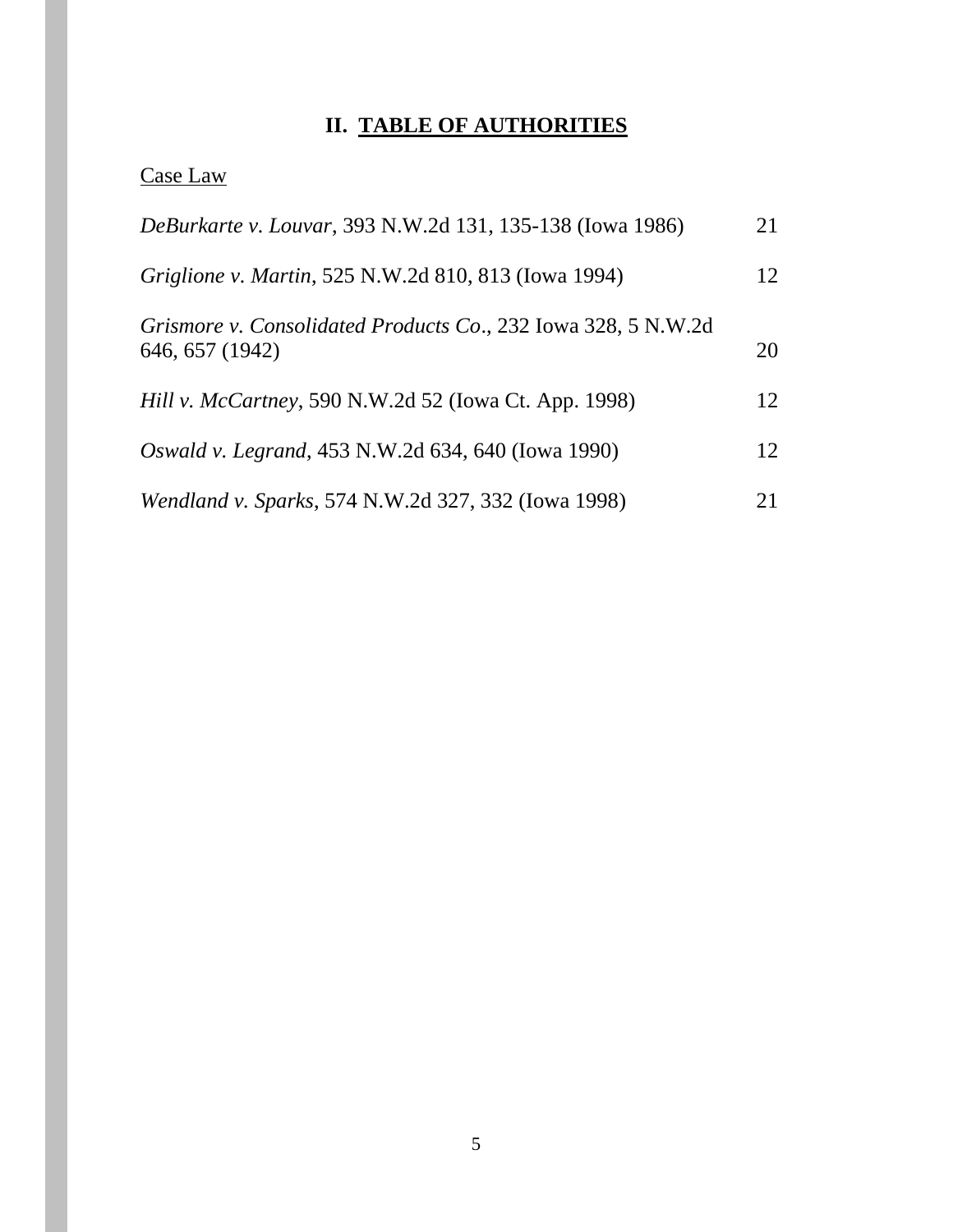#### **III. STATEMENT OF ISSUES PRESENTED FOR REVIEW**

### **1. DID THE TRIAL COURT IGNORE THE REQUIREMENTS OF IOWA RULE OF CIVIL PROCEDURE 1.981(3) BY FOCUSING EXCLUSIVELY ON THE DEPOSITION TESTIMONY OF DR. ROGER SCHECHTER IN CONCLUDING THAT PLAINTIFF HAD NOT GENERATED A SUBMISSIBLE JURY ISSUE ON CAUSATION?**

*Griglione v. Martin*, 525 N.W.2d 810, 813 (Iowa 1994)

*Hill v. McCartney*, 590 N.W.2d 52 (Iowa Ct. App. 1998)

*Oswald v. Legrand*, 453 N.W.2d 634, 640 (Iowa 1990)

## **2. DID THE TRIAL COURT IGNORE IMPORTANT PORTIONS OF THE RECORD IN DETERMINING THAT THERE WAS NOT A SUFFICIENT BASIS TO SUBMIT PLAINTIFF'S ALTERNATIVE CAUSATION THEORY OF LOSS CHANCE OF RECOVERY TO THE JURY?**

*DeBurkarte v. Louvar*, 393 N.W.2d 131, 135-138 (Iowa 1986)

*Grismore v. Consolidated Products Co*., 232 Iowa 328, 5 N.W.2d 646, 657 (1942)

*Wendland v. Sparks*, 574 N.W.2d 327, 332 (Iowa 1998)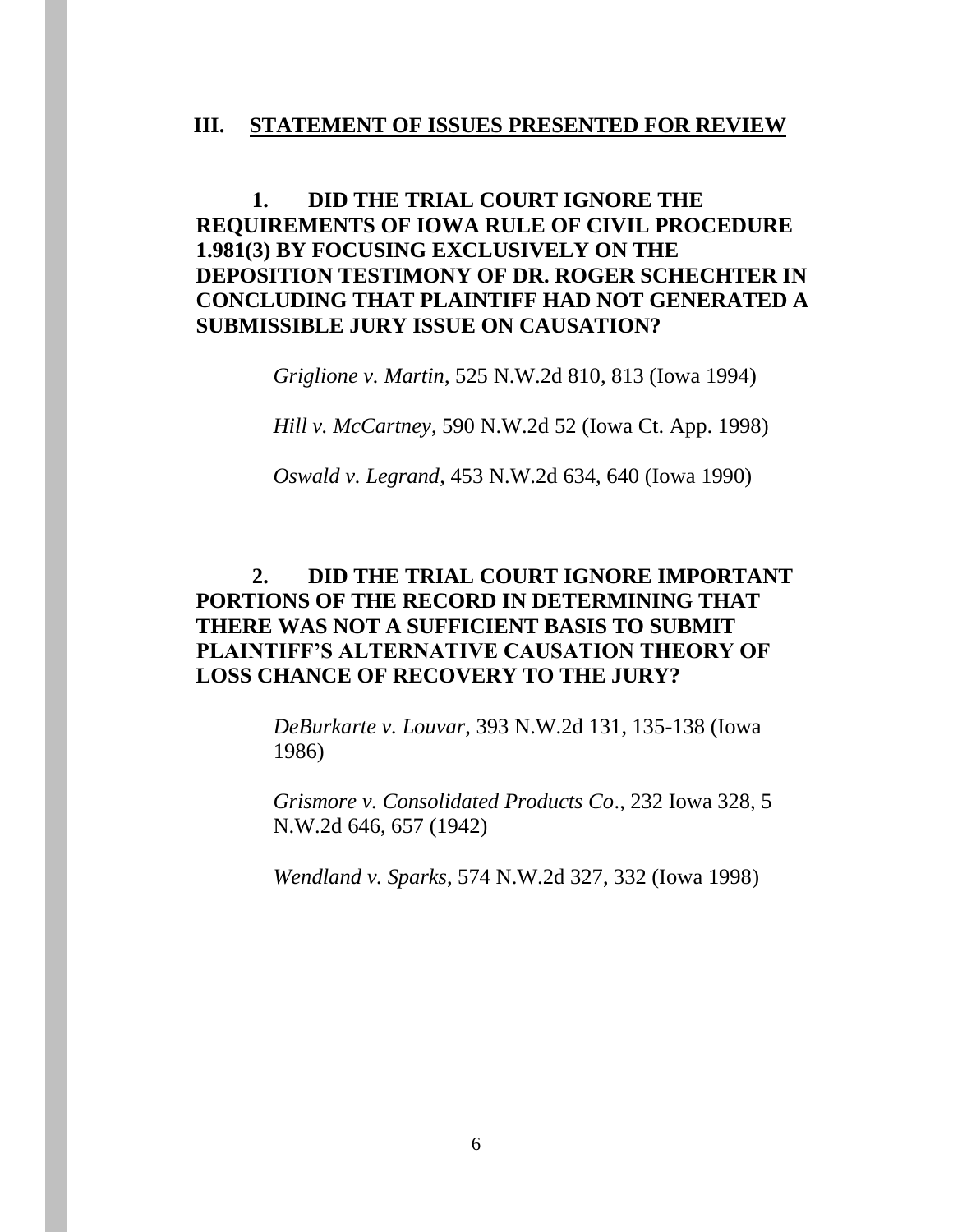#### **IV. IMPORTANT FACTS WITH REGARD TO THE ISSUE DISCUSSED IN THIS REPLY BRIEF**

Despite claiming that an infection was on her differential diagnosis list, Defendant Sarah Harty, the physician assistant who evaluated Sharon Susie in the urgent care clinic on September 29, 2012 records absolutely nothing in the record generated from that visit which would alert anyone that she had concerns about an infection. (Plaintiff's Exhibit 1, App. pp. 446- 448). She did no lab work (*Id*.) she does not record anywhere whether the bruising and swelling on Sharon Susie's forearm was red or warm to the touch (*Id.*). There is absolutely nothing in the record that would suggest that Sharon Susie was progressing to a life threatening systemic infection that was flowing from a necrotizing fasciitis in the deeper tissues of her affected arm. The most anyone can discern from that record is that Sharon Susie had ecchymosis and edema over the posterior aspect of her elbow and proximal forearm and that she had tenderness to palpation of the right posterior elbow and proximal forearm that was discerned from passive range of motion done by Sarah Harty herself (active range of motion was not possible due to the extent of pain). (App. p. 457). Despite the paucity of information which would allow any healthcare provider to conclude that there was a deep tissue infection brewing which would manifest itself as a life threatening systemic infection, including necrotizing fasciitis of the deep tissue of Sharon Susie's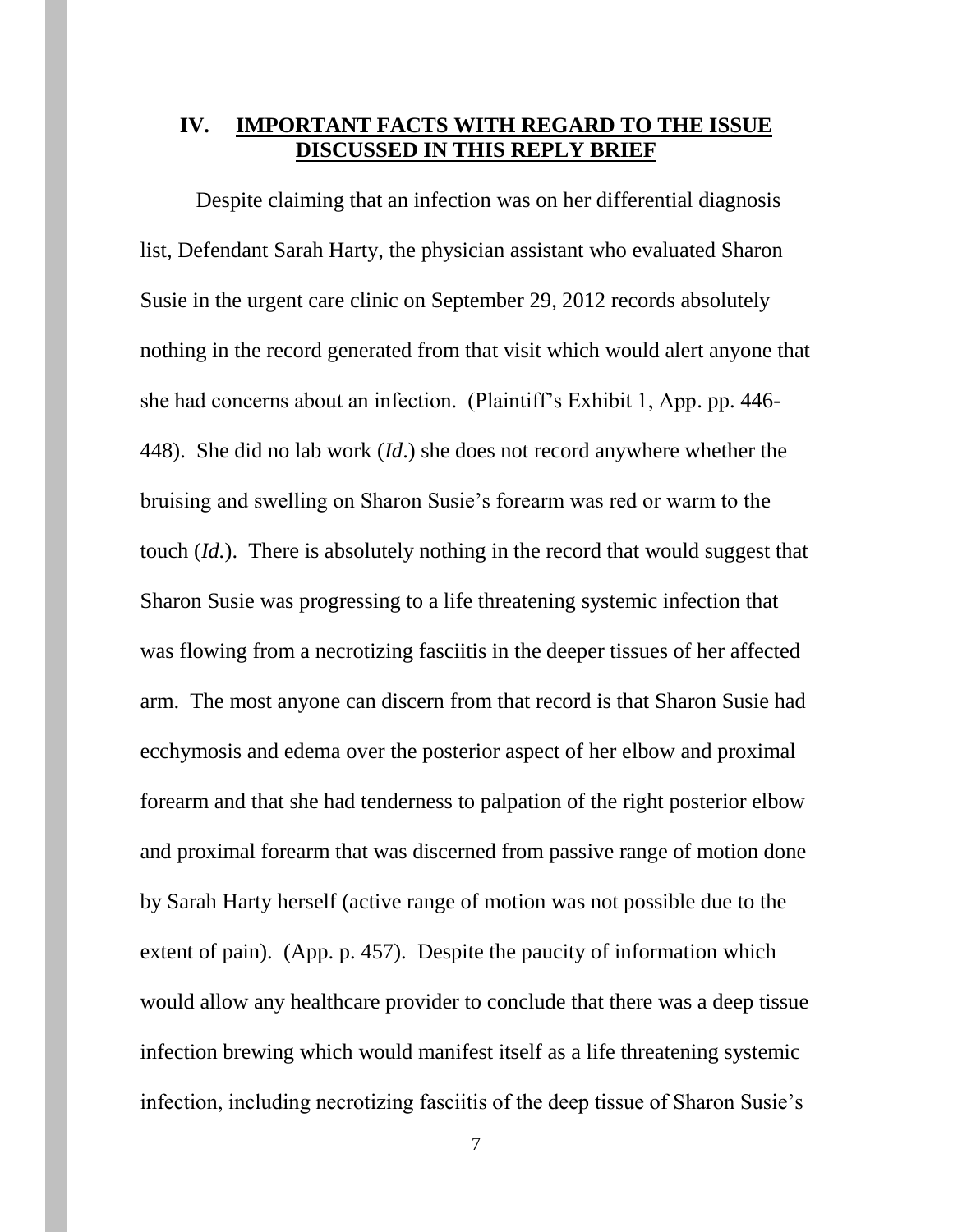right arm, the Defendants in this case continue to argue that Sharon Susie's condition was so bad at the urgent care clinic on September 29, 2012 that there was absolutely nothing that could be done to save her arm or prevent massive tissue loss from the invasive infection that developed.

Sharon Susie, on the other hand, argues that reasonable inferences drawn from the evidence available suggests to the contrary. First of all, Sharon Susie fell on her right forearm – all indications leading up to her presentation to the urgent care clinic on September 29, 2012 suggested that her injury was limited to the surface area of her right forearm and elbow. (Sharon Susie dep. pp. 38:22-39:2, App. p. 170; Plaintiff's Exhibit 1, App. pp. 456-458). Overwhelmingly, group A strep bacteria, the bacterial culprit in this case, present as surface skin infections or strep throat. Some of those surface skin infections develop into cellulitis. Defendants' infectious disease specialist described group A strep cellulitis infections as the bread and butter of his infectious disease practice (Vemuri dep. p. 12:18-22, App. p. 0239). In this record, there is simply no suggestion other than the fact that the evolution of this horrifying journey for Sharon Susie began with the trauma to her right forearm and elbow. At the risk of sounding a bit facetious, Sharon Susie did not have a deep tissue infection that coincidentally came to light in the aftermath of the trauma to the surface area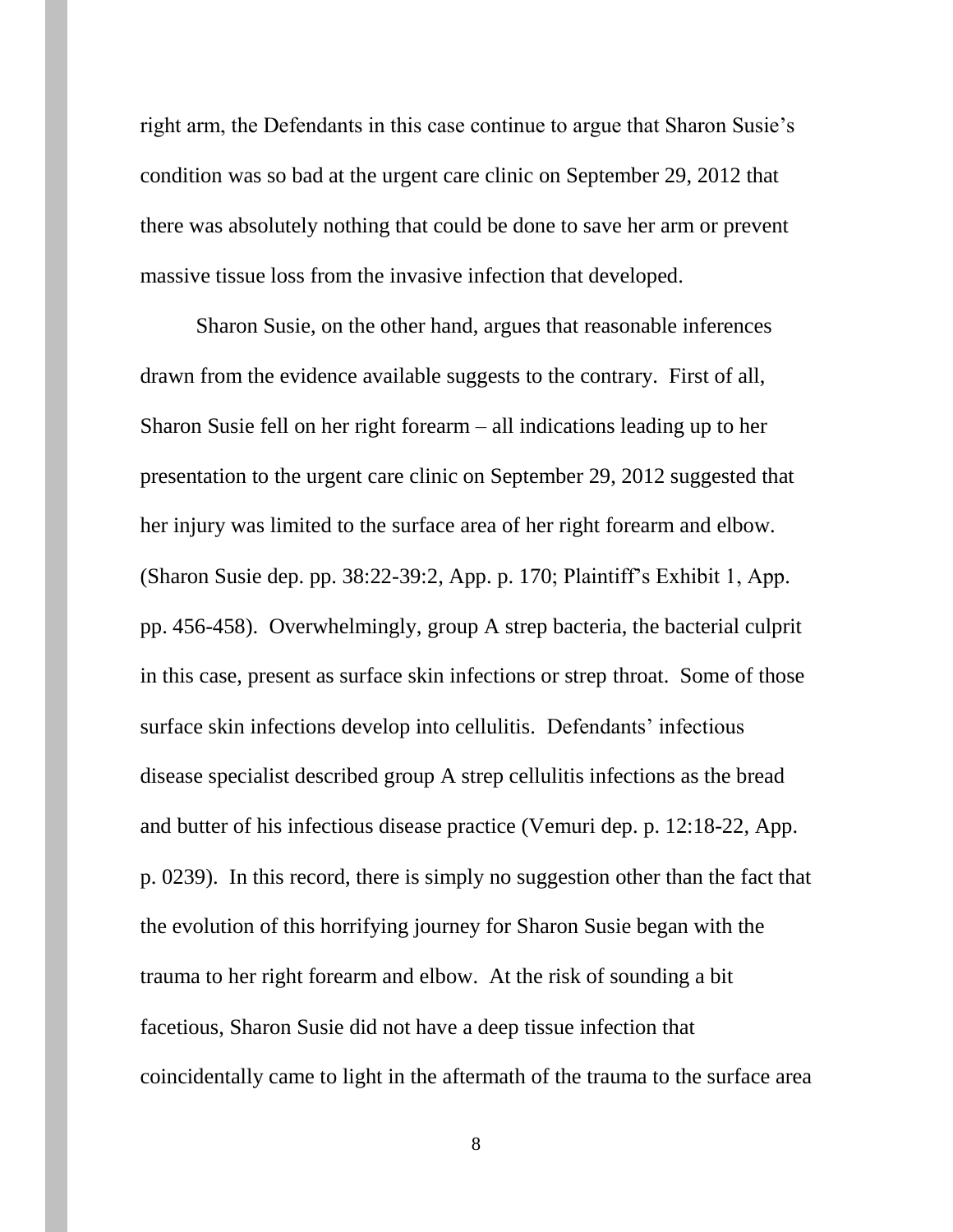of her right forearm and elbow. A jury could reasonably conclude based upon this record that this deep tissue infection began as a trauma to the right forearm and elbow and progressed to the deep tissue of Sharon Susie's right arm immediately below the location of that trauma. Many of the experts who were prepared to offer testimony at trial acknowledged that such a progression from the skin to the deep tissue where it later develops into a necrotizing fasciitis is a well-known progression (Vemuri depo 42-44, App. 247; Lamptey depo 37, 67-68, 79-80, App. 224, 231, 234; Schechter depo 121-125, App. 444-448)

The Center for Disease Control and Prevention confirms the overwhelming probability that Sharon Susie's infection developed as a cellulitis infection to her skin and progressed downward. (App. pp. 463- 464). It issued a document entitled "Group A Strep for Clinicians" which reviewed literature from 1995, from 2002, from 2007 and 2012 and offered the following statistical evidence concerning the presentation of group A strep infections. Group A strep bacteria presents as noninvasive disease in the cases of strep throat and impetigo. Invasive disease caused by group A strep include necrotizing fasciitis (NF), streptococcal toxic shock syndrome (STSS), **cellulitis**, bacteremia, pneumonia, puerperal sepsis. Important in the CDC's guidance to clinicians with regard to group A strep infections is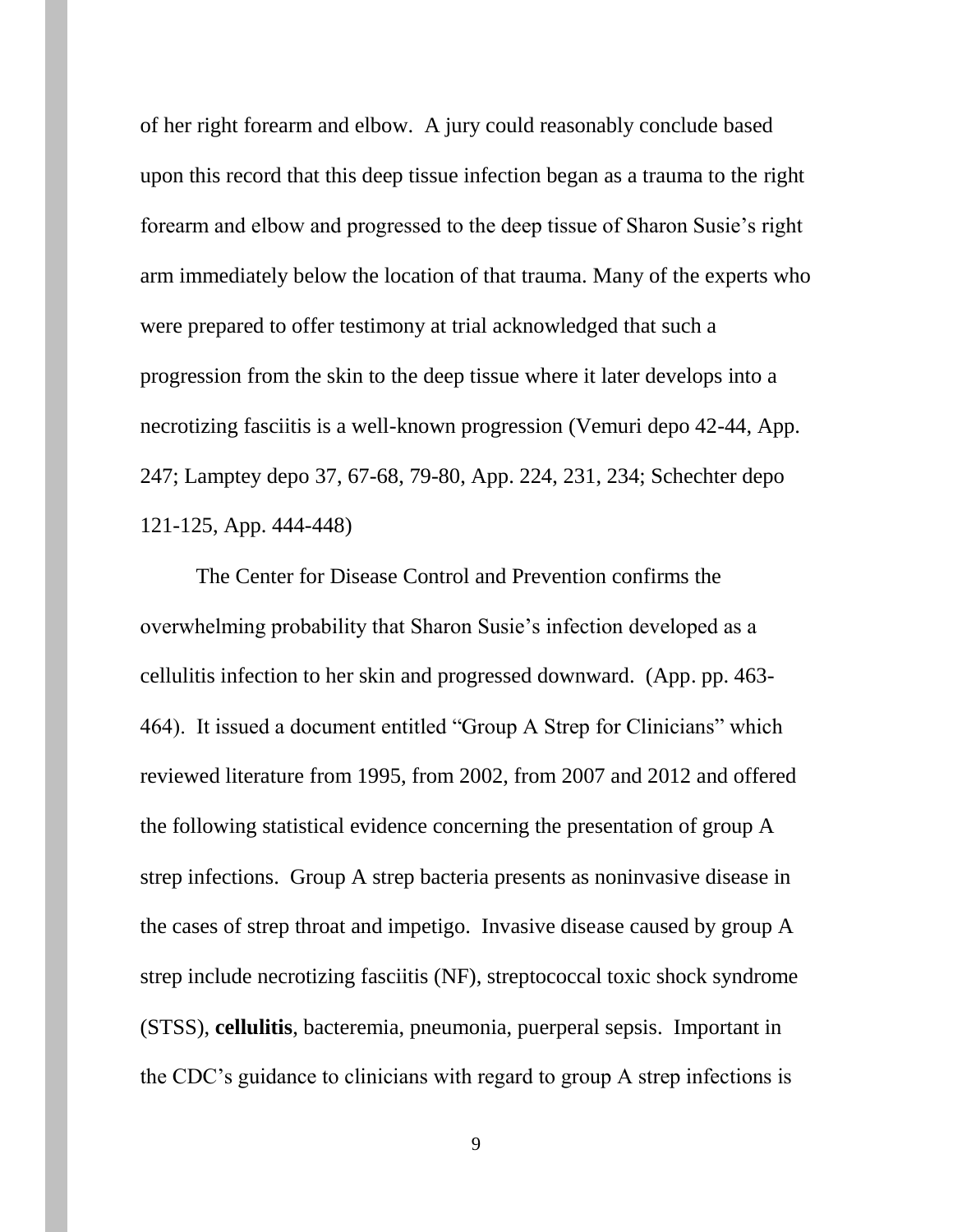its emphasis that there are over ten million noninvasive group A strep infections (**primarily throat and superficial skin infections**) which occur annually in the United States. Only nine thousand (9,000) to eleven thousand five hundred (11,500) cases of invasive disease occur each year in the United States. Streptococcal toxic shock syndrome (STSS) and necrotizing fasciitis (NF) each accounted for only approximately six (6) to seven (7) percent of the invasive cases. (App. p. 463). Multiple physicians in this case agreed that a group A strep bacterial infection may begin at the skin level, that is a superficial skin infection or cellulitis, and then progress to the deeper tissue where it can become necrotizing fasciitis. (Vemuri dep. pp. 42:25-44:22, App. p. 247; Lamptey dep. pp. 79:14-80:10, App. p. 234).

Most importantly, group A strep bacterial infections which begin at the surface level as a skin cellulitis are extremely common; are often diagnosed without lab work; are routinely treated with antibiotics; and result in complete recoveries without the infection progressing to the deeper tissue where it develops into necrotizing fasciitis. (Vemuri dep. pp. 9:4-14:17, 43:20-44:22, App. pp. 239-240, 247; Lamptey dep. pp. 39:13-40:6, 70:2-12, App. pp. 223-224, 232; Rizk dep. p. 53:1-11, App. p. 303; Bacon dep. pp. 17:19-18:6, 36:4-37:13, App. pp. 316-317, 321).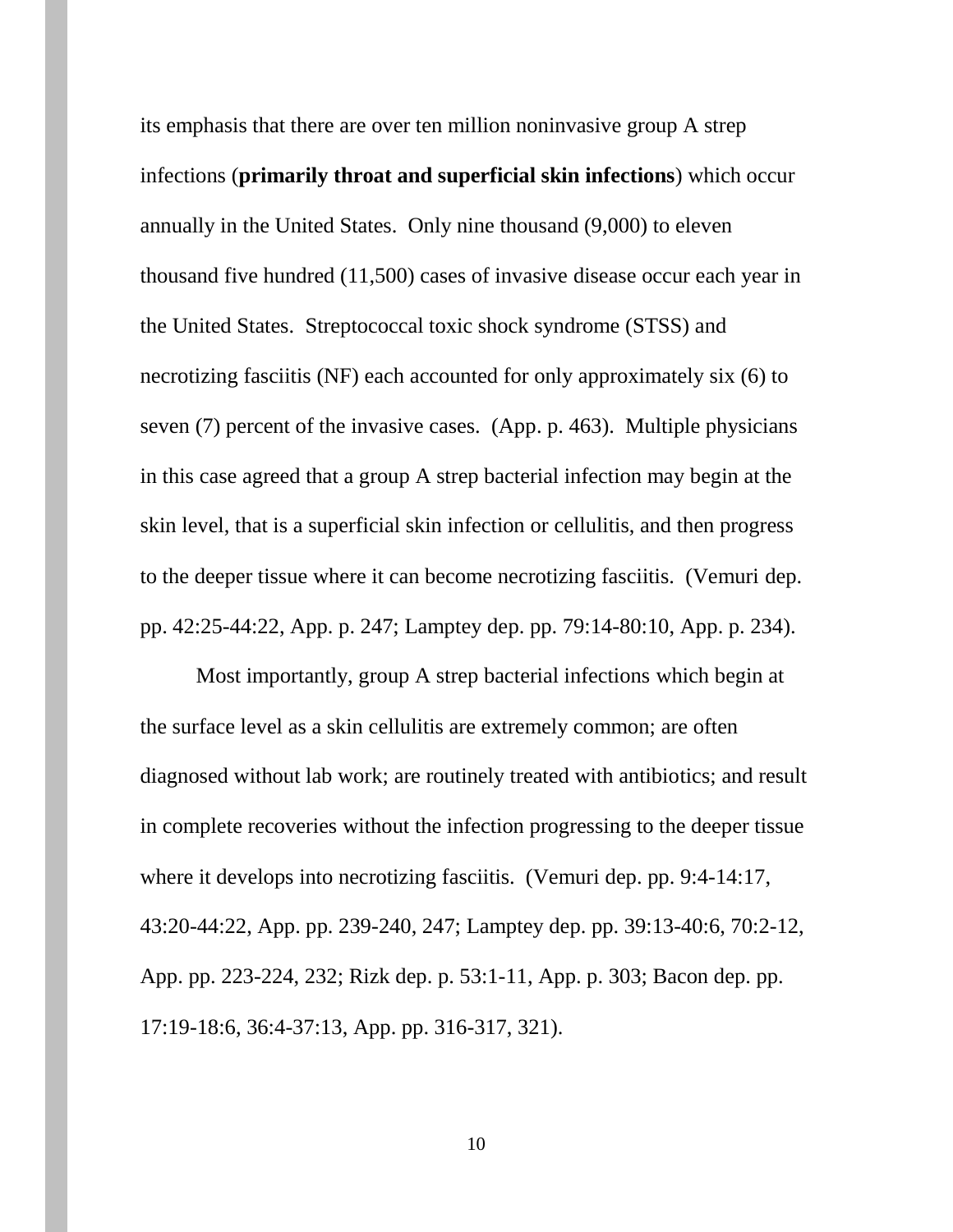Sarah Harty cannot state out of one side of her mouth that there was insufficient clinical indication to diagnose an infection and then state out of the other side of her mouth that the infection had so dramatically progressed to the deep tissue of Sharon Susie's right arm, that there was absolutely nothing she could have done to have prevented the amputation of that arm. She cannot have it both ways.

The record before the trial court was methodically put together like a mosaic puzzle. Sharon Susie knew that there was little documentation of her condition at the time of presentation to the urgent care clinic. As such, through her counsel, she clearly documented the following opinions through medical witnesses that would allow the jury to conclude, more likely than not, that had appropriate treatment been commenced at the time of the urgent care visit, this tragic and dramatic outcome could have been avoided. The degree of tissue loss would have been minimized, including the need for surgical amputation of her right arm and eight (8) of her toes.

#### **V. BRIEF POINT I**

**IOWA RULE OF CIVIL PROCEDURE 1.981(3) REQUIRES THE TRIAL COURT TO REVIEW ALL PLEADINGS, DEPOSITIONS, ANSWERS TO INTERROGATORIES, AND ADMISSIONS ON FILE, TOGETHER WITH THE AFFIDAVITS, IF ANY, TO DETERMINE WHETHER THERE IS AN ISSUE SUBMISSIBLE TO THE JURY ON THE ISSUE OF CAUSATION.**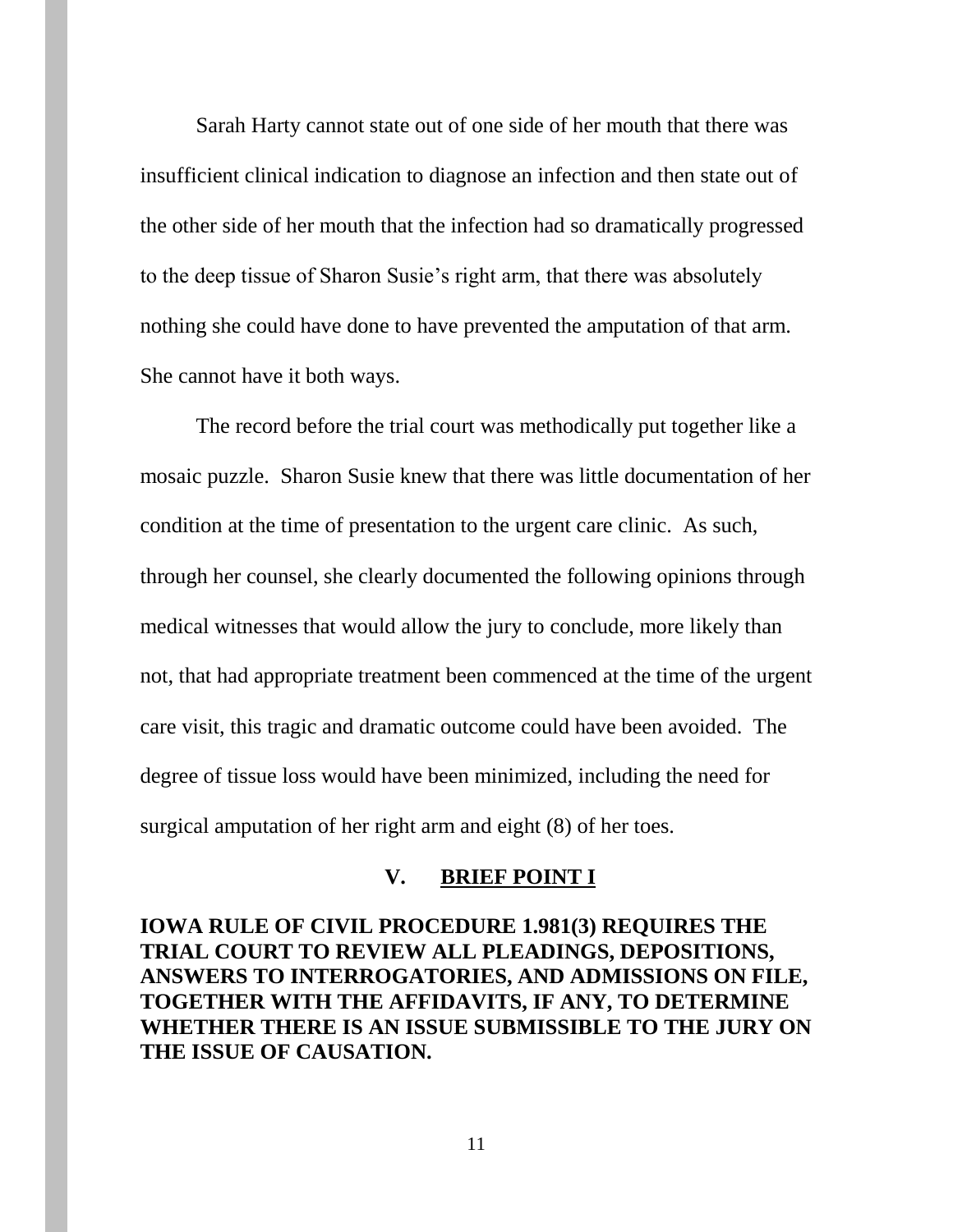By his own admission, the trial court herein ignored the express mandate of Iowa Rule of Civil Procedure 1.981(3). The trial court was required to review this **entire** record, not just the sworn deposition testimony of Dr. Roger Schechter, so as to determine there was a submissible jury issue on causation. *Griglione v. Martin*, 525 N.W.2d 810, 813 (Iowa 1994) (emphasizing that in filing or resisting a motion for summary judgment, reference must be made to legitimate portions of the record which include admissions in the pleadings, affidavits or **depositions**, **answers to interrogatories** and admissions on file). Of course, admissions in support of the Plaintiff's theory of the case may come from the testimony of the Defendant herself or experts designated on behalf of the Defendants. See *Oswald v. Legrand*, 453 N.W.2d 634, 640 (Iowa 1990); *Hill v. McCartney*, 590 N.W.2d 52 (Iowa Ct. App. 1998). Plaintiff specifically reserved the right to utilize testimony from the "any other healthcare professionals involved in Sharon Susie's care, including treating physicians starting on or after September 30, 2012" and "any of Defendants' experts or to utilize any portions of the Defendants' experts' discovery depositions." (App. 19-22). Such testimony was anticipated to be an integral part of Plaintiff's proof, particularly with regard to causation.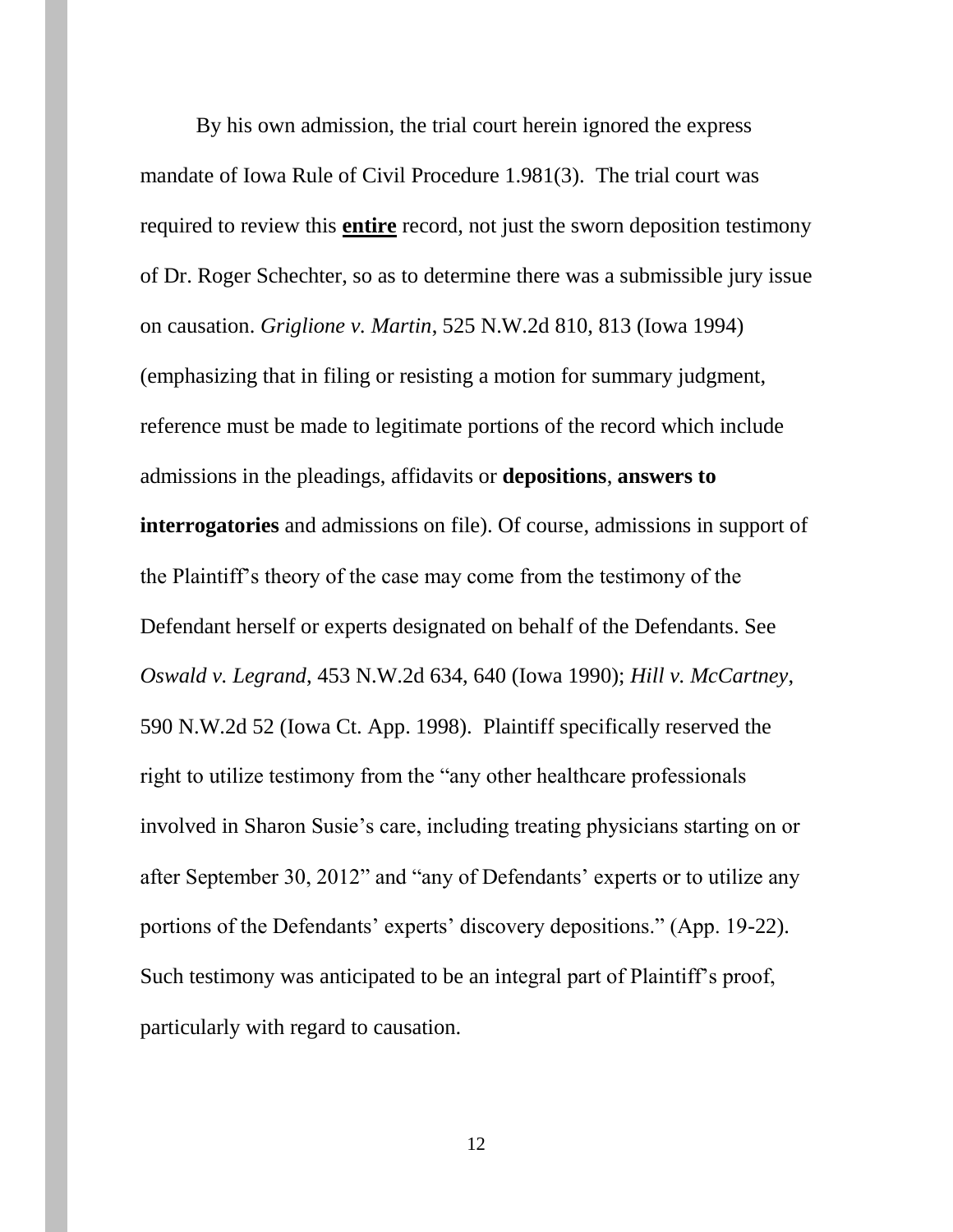In all due respect to the trial court, he focused almost exclusively on the deposition testimony of Dr. Schechter. He clearly disregarded his Rule 1.508 Expert Witness Summary. In fact, at the hearing on the motion for summary judgment, he concedes that his focus was primarily on the sworn deposition testimony of Dr. Roger Schechter. During that hearing, the trial court stated:

> "Now, Schechter, every time he was really forced or asked the major question, he said speculation, I don't know what the outcome would have been, may have made a difference. **I don't care what's in his 1.508 because when you're asked under oath in a deposition, are these your final opinions, he's stuck with those.** And he didn't give more likely than not in his deposition."

(App. p. 152).

However, he did give a more likely than not causation opinion in his

Rule 1.508 supplemental answer to interrogatory, one of the pleadings which

the trial court was compelled to review under the mandate set forth in Iowa

Rule of Civil Procedure 1.981(3). In his Rule 1.508 Summary, **which was** 

**signed by Dr. Schechter**, he offers the following opinion:

Dr. Schechter will also opine to a **reasonable degree of medical probability** regarding the treatability of Sharon Susie's infection at the point of time she presented to the urgent care clinic on September 29, 2012. He is also expected to testify that had the infection been diagnosed on the day of her visit to the clinic, and treatment initiated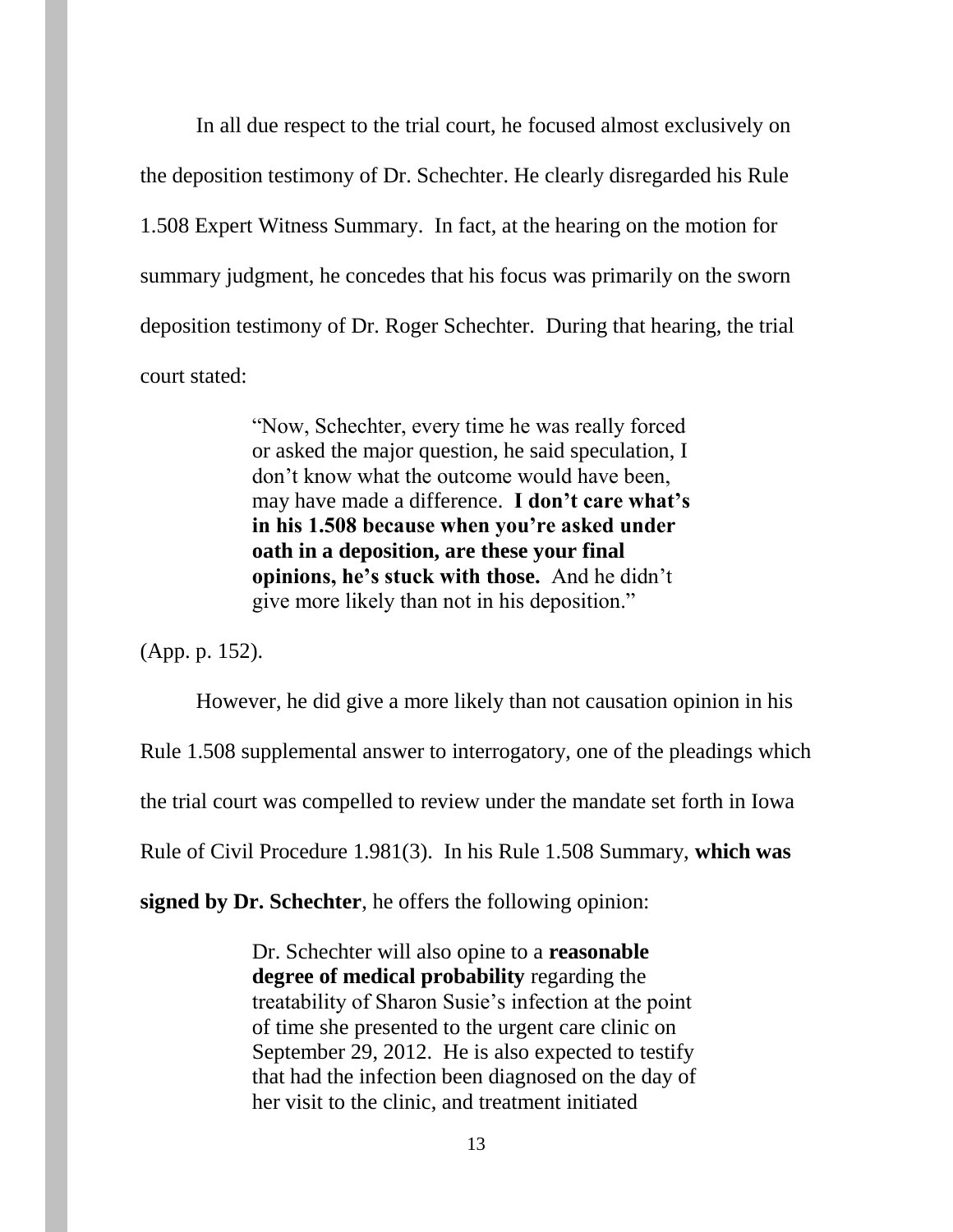immediately, the spread of the infection, **more likely than not**, could have been avoided, the infection would not have become systemic; and the amputation of Sharon's arm and toes would **more likely than not** have been avoided.

(App. pp. 86-87) (emphasis added).

The trial court goes to great lengths to suggest that Dr. Schechter is bound by his deposition testimony. Dr. Schechter was deposed by a defense lawyer, Jack Hilmes, who has perhaps more experience than any other defense lawyer currently defending medical negligence cases in Iowa. The Iowa Rules of Civil Procedure do not require Plaintiff's attorney to do the work of defense counsel during the course of the deposition. Nowhere in that deposition is there a question asked of Dr. Schechter as to whether he has voiced all final opinions on the issue of causation. It is particularly telling to look at the language of Mr. Hilmes' question during the deposition of Dr. Schechter:

> Q: But I would just ask, between your report **which we've marked as Exhibit 4 in this case** [Exhibit 4 in Dr. Schechter's deposition was his Rule 1.508 written summary] and the discussion that we discussed today, have you offered to me all of the opinions and criticisms that you have on the subject of the standard of care to have been provided by Sarah Harty?

A. Yes.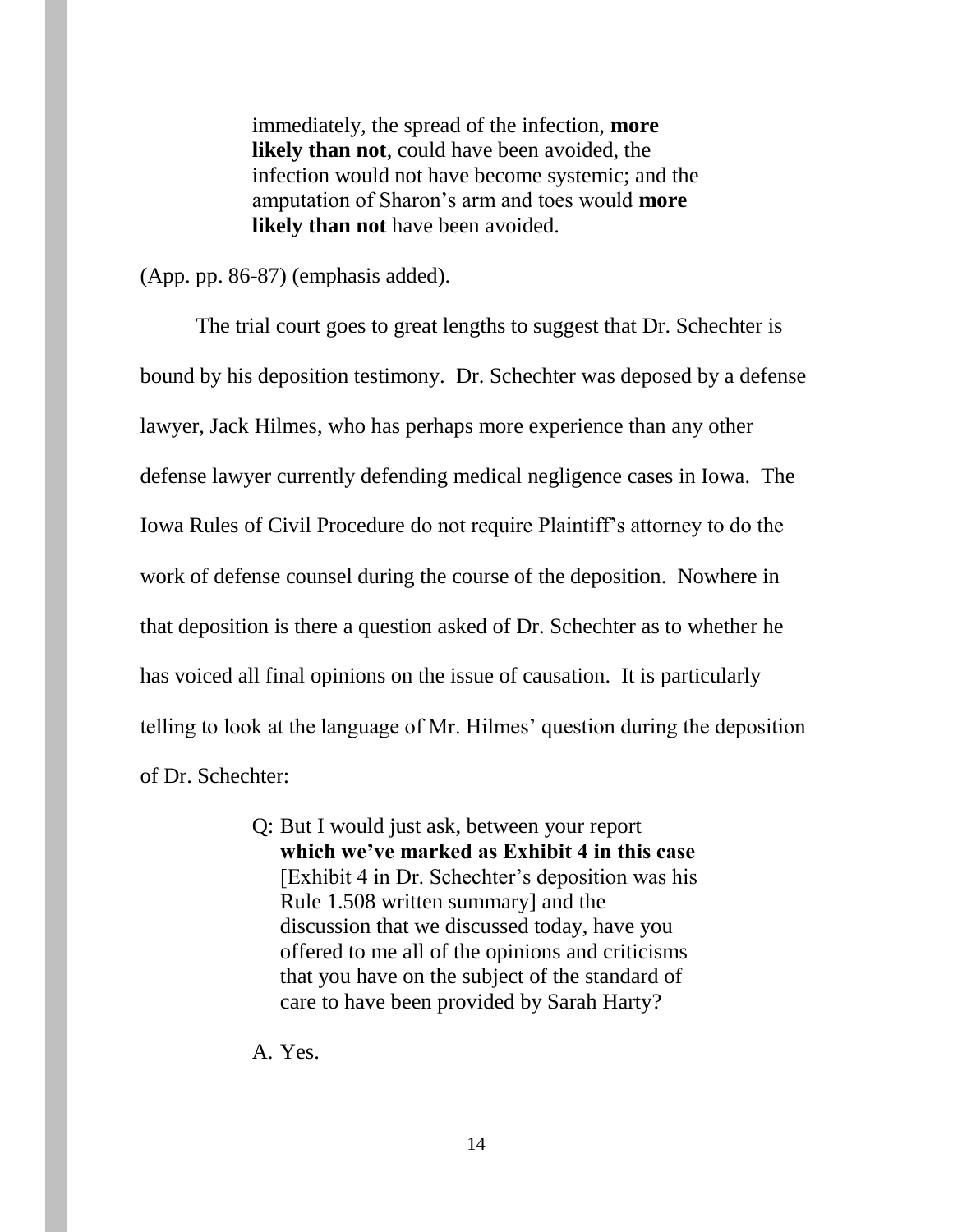- Q. Alright. As we've talked about more of the causation side of this case, I've heard you say – and I think in some parts fairly – that the treatment of necrotizing fasciitis isn't your area of expertise. That would be the surgeon or ID people that – who actually got involved in this case at Mercy; right?
- A. Yes.
- Q. And when an opinion that we've discussed in this case has been speculative or speculation, you have freely told me that today, haven't you?
- A. Yes.
- Q. Alright. I appreciate that. Those are all the questions I have. And you're right, I am tired.

(Schechter dep. pp. 118:14-119:10, App. pp. 441-442) (emphasis added).

In his questions, Mr. Hilmes acknowledges that Dr. Schechter's opinions are contained in both his Rule 1.508 written summary and his sworn deposition testimony of April 25, 2017. *Id.* Nowhere did Mr. Hilmes ask Dr. Schechter if he had any additional opinions on causation other than the specific questions he had been asked in the deposition. Had that question been asked, Dr. Schechter would have used the CDC's statistics as contained in its bulletin providing guidance to clinicians with regard to group A strep bacteria to support his opinion, **more likely than not**, that had the early administration of antibiotics been commenced at the time of the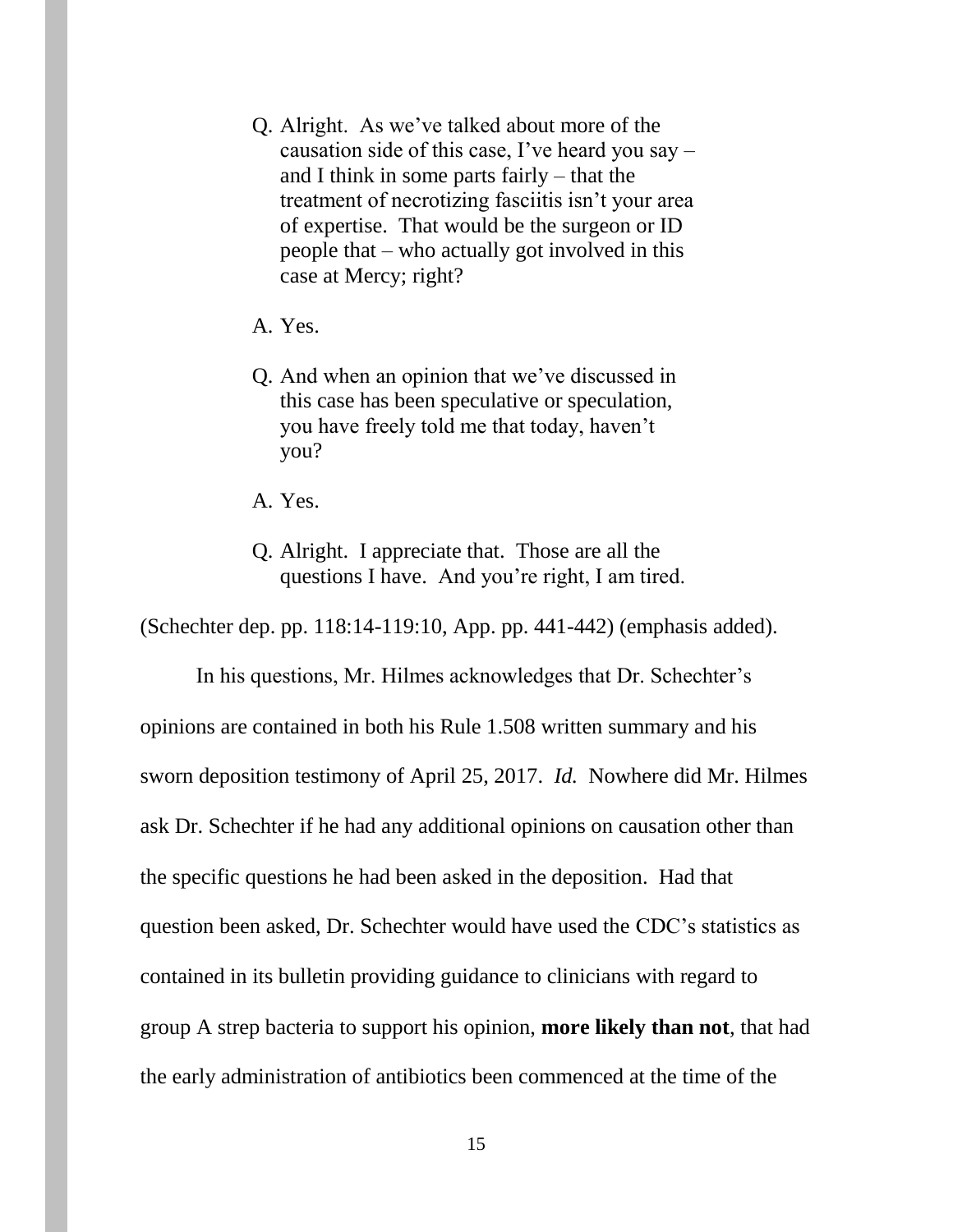urgent care visit, the dramatic tissue loss, including the amputation of Sharon Susie's right arm and eight (8) of her toes would have been prevented. It is again emphasized that the group A strep bacteria that was isolated in Sharon Susie's body went through antibiotic sensitivity lab evaluation and was found to be sensitive to eleven (11) different forms of antibiotics (Exhibit 31, App. p. 460). This was not an antibiotic resistant bacteria. This was a bacteria that was exquisitely sensitive to antibiotics. The presentation of this group A strep bacterial infection began as a cellulitis and candidly, the defense has no counter evidence to that assertion. A reasonable jury could infer that this began as a skin cellulitis and progressed to a deep tissue infection by simply looking at her clinical presentation at the urgent care clinic and then following the progression of her illness up to the time she presented to the emergency room at Mercy Hospital in Sioux City some twenty-four (24) hours later. Further, it is important to emphasize that the punch biopsy done in the hospital of the tissue of Sharon Susie's right forearm indicated that at the deep tissue layers, there was not yet any inflammatory response, a fact that Dr. Lamptey opined would suggest that the migration of the bacteria to the deeper tissues was still in the early stage of progression of necrotizing fasciitis (Lamptey dep. pp. 73:25-74:6, App. p. 233). Of course, the lack of inflammatory response in the deeper tissue at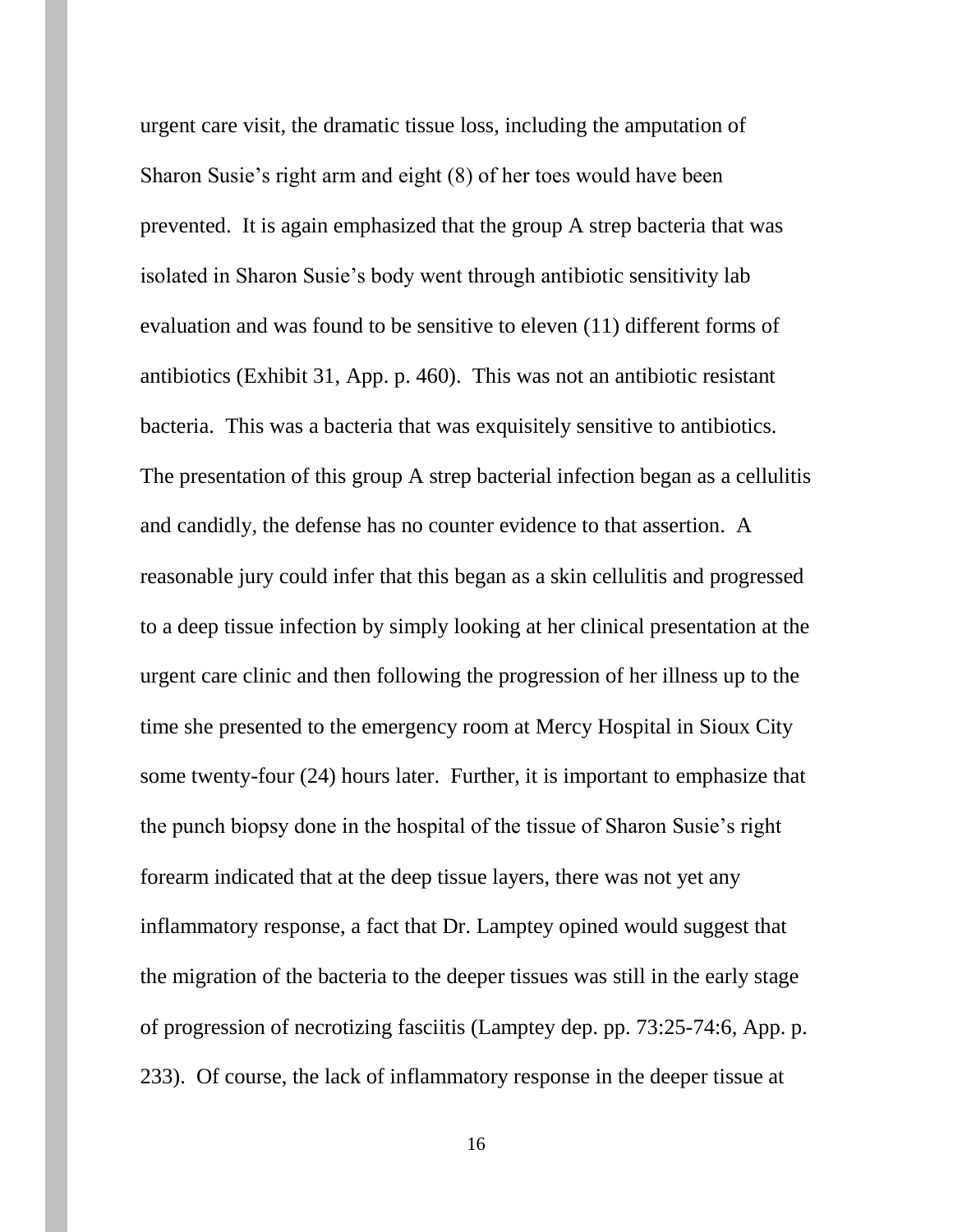the time of the punch biopsy on September 30 would lend further support to the premise that administration of antibiotics at the time of Sharon Susie's urgent care visit on September 29 would more likely than not have stopped the progression of this group A strep bacteria, negating the need for such massive surgical removal of tissue, including Sharon's right arm and eight (8) of her toes.

There are categories of expert witnesses in medical negligence litigation. Some experts will say virtually anything. Others are honest. Dr. Schechter falls in the category of an honest expert witness. He simply conceded that it is speculative to opine as to the impact of the administration of antibiotics to Sharon Susie, herself, beginning at the time of her urgent care visit on September 29. Candidly, there is no expert that can opine as to the effect of those antibiotics specifically on Sharon Susie on that date because Sarah Harty did not order antibiotics in response to Sharon Susie's clinical presentation. However, Dr. Schechter can base a causation opinion on the fact that there are over ten million group A strep infections annually in this country which primarily manifest as throat or superficial skin infections or cellulitis. He can also compare that number to the only nine to eleven thousand five hundred cases of invasive disease which include necrotizing fasciitis and conclude that under all the facts in this case, Sharon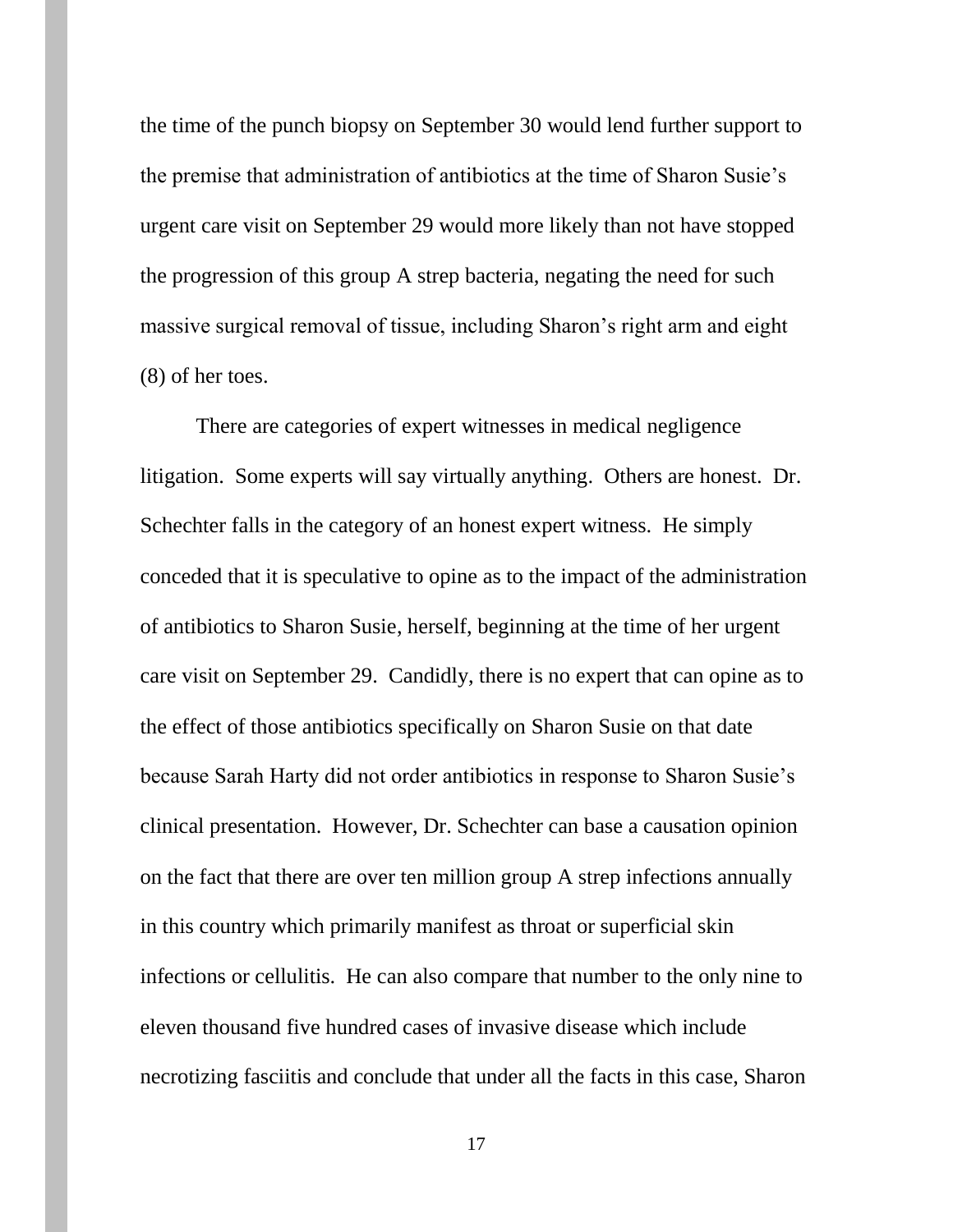Susie more likely than not presented with a surface infection of the skin known as cellulitis and that the overwhelming number of those infections, which are treated annually in this country, are successfully treated with antibiotics because of the extreme sensitivity of the group A strep bacteria to antibiotics. Plaintiff supported that conclusion with a multitude of medical experts and evidence from this record. Perhaps the most persuasive components of that evidentiary presentation in support of such an opinion was the fact that this particular group A strep bug was determined to be sensitive to eleven (11) different antibiotics (App. 460-462); and the fact that the punch biopsy demonstrated that the inflammatory response at the deep tissue level on September 30, when Sharon presented to the Mercy Hospital ER, was still at its early stages suggesting that the infection was progressing downward toward the deeper tissue and that it did not start there and progress upward (Lamptey depo. 73-74, App. 233).

As a trial judge, you can't pick and choose the evidence and become an advocate. The trial court's ruling did not consider the entire mosaic of the record that had been established which brought home the causation issue despite the existence of critical information which was either never evaluated by Sarah Harty at the urgent care clinic on September 29 or never documented in her record. To rely exclusively on the sworn deposition of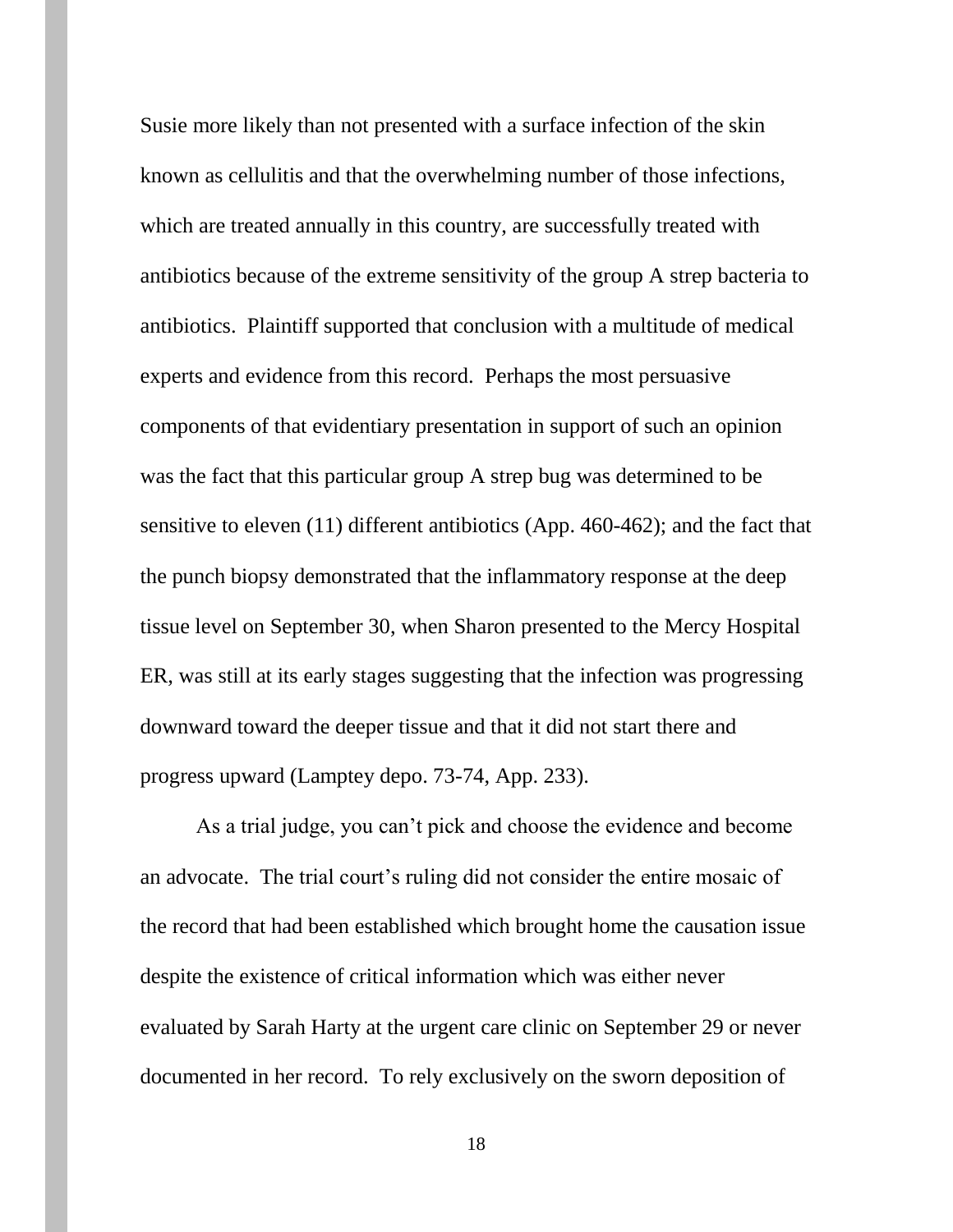Dr. Roger Schechter in the face of this record constitutes reversible error.

Sharon Susie respectfully asks for her day in court.

#### **VI. BRIEF POINT II**

## **THE ENTIRE RECORD BEFORE THE TRIAL COURT CLEARLY GENERATED A SUBMISSIBLE CAUSATION ISSUE ON PLAINTIFF'S ALTERNATIVE CAUSATION THEORY – LOSS CHANCE OF RECOVERY.**

Plaintiff was prepared to submit evidence satisfying the evidentiary proof requirements of her direct causation case and her alternative causation case based upon loss chance of recovery. Despite the trial court initially concluding that there was sufficient evidence to submit Plaintiff's alternative causation theory of loss chance of recovery, he reversed that conclusion and dismissed the whole case.

Dr. Schechter shared his opinion that had antibiotics been commenced, there was a range of potential outcomes in this case which went as high as a strong probability to as low as a possibility that the outcome would have been different. His specific testimony, from his April 25, 2017 deposition, reads as follows:

> Q. Do you agree with that – that the earlier you get the antibiotics onboard and the more you allow the body to mobilize in someone's immune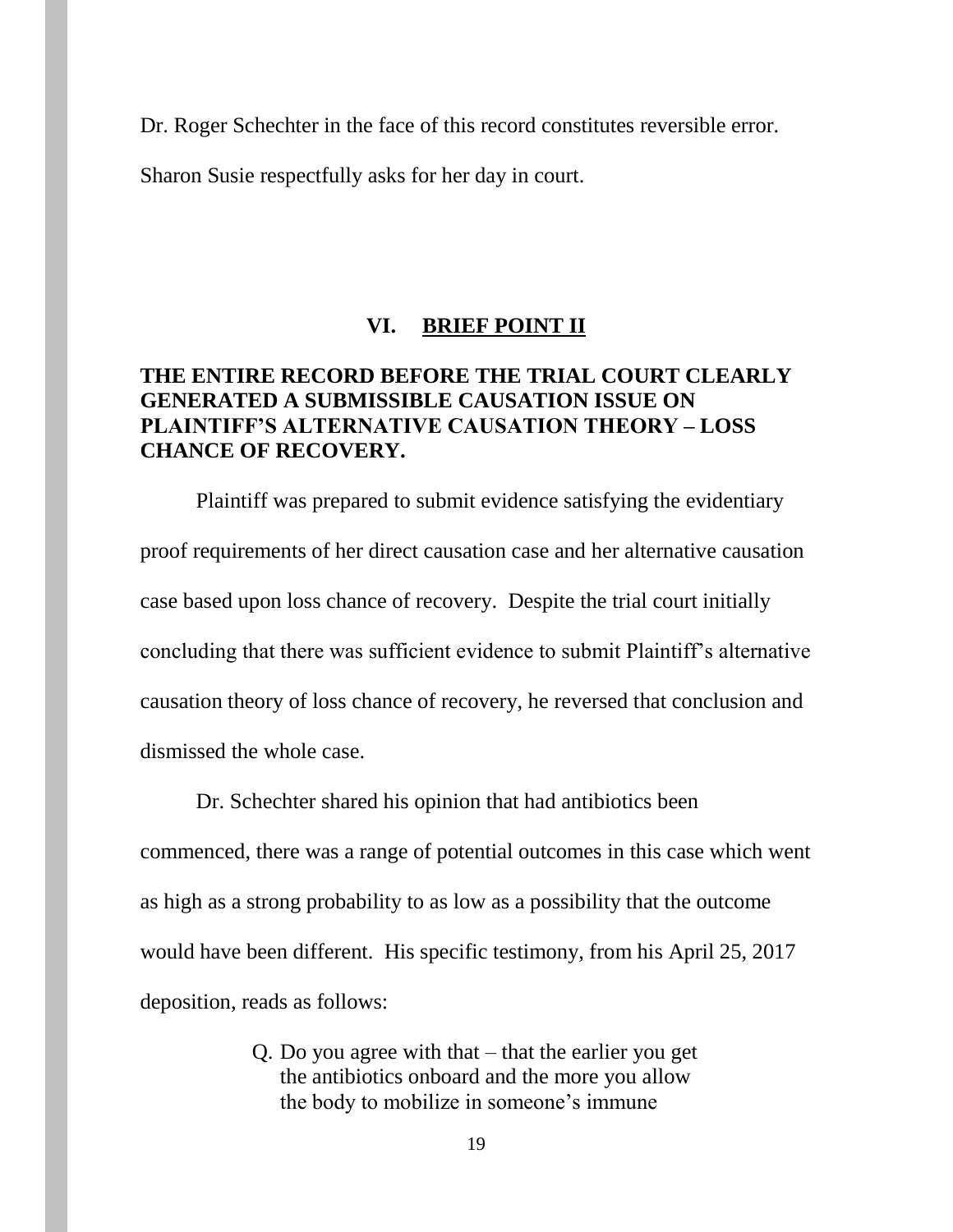system in response to this developing infection that you may well, more likely than not, have saved her arm?

A. To – I would say it's a **significant possibility** ranging as high as **probability** that early intervention with antibiotics could have either at least reduced the progression of the infection or slowed its progression and potentially have averted as much tissue loss as she experienced.

(Schechter dep. pp. 119-121, App. p. 442) (emphasis added). Such testimony, when considered in conjunction with the additional testimony from both treating physicians and opposing experts, certainly justified submission of the loss chance of recovery theory to the jury. Dr. Schechter was simply providing the range of his opinion as to Sharon Susie's outcome had treatment been commenced at the time of the urgent care clinic visit. That range encompassed "strong possibility to probability" and it was then up to the jury to determine the monetary value of that loss chance of recovery. See *Grismore v. Consolidated Products Co*., 232 Iowa 328, 5 N.W.2d 646, 657 (1942) ("The true rule is, and should be, that the witness may use such expression as voices his true state of mind on the matter, whether it be possibility, probability, or actuality. To insist that witness confine his testimony to an expression of possibility or probability when his real judgment or conviction is actuality, or fact, is unfair to the witness and the jury, and unjust to the party offering the testimony.")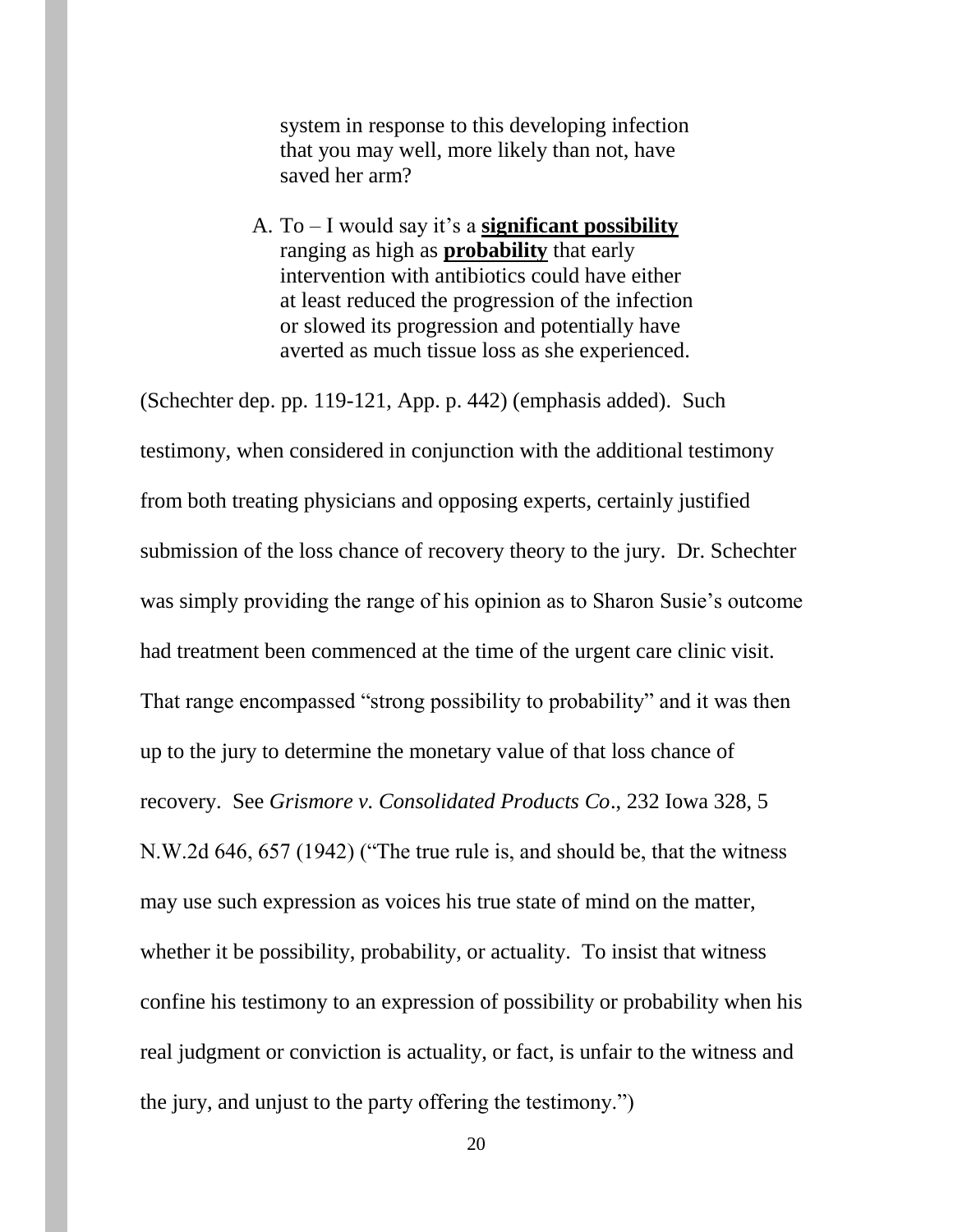What Defendants argument misses, however, is the fact that the submissibility of the loss chance of recovery theory is not limited to the opinions of Dr. Schechter as quoted above. The submissibility of the alternative causation theory known as loss chance of survival or recovery also requires the trial court to examine the entire record and determine whether the record as a whole would justify the submission of that theory to the jury. *DeBurkarte v. Louvar*, 393 N.W.2d 131, 135-138 (Iowa 1986); *Wendland v. Sparks*, 574 N.W.2d 327, 332 (Iowa 1998). Plaintiff has gone to great lengths in detailing the record produced in this case which supports her primary causation theory and her alternative causation theory. What she would emphasize in this brief point, however, is that Dr. Schechter's opinion as quoted above is buttressed by the testimony of Dr. Lamptey; by the testimony of Dr. Vemuri; by the testimony of Dr. Rizk; by the punch biopsy; by the antibiotic sensitivity study done of the particular group A strep bug that was isolated in Sharon Susie's body; and from the lay testimony presented. This court has made is clear that under a loss chance of survival or recovery, the injured party need not present proof demonstrating that the loss chance of recovery was more likely than not. *Wendland v. Sparks*, 574 N.W.2d 327, 332 (Iowa 1998). In changing his ruling and dismissing the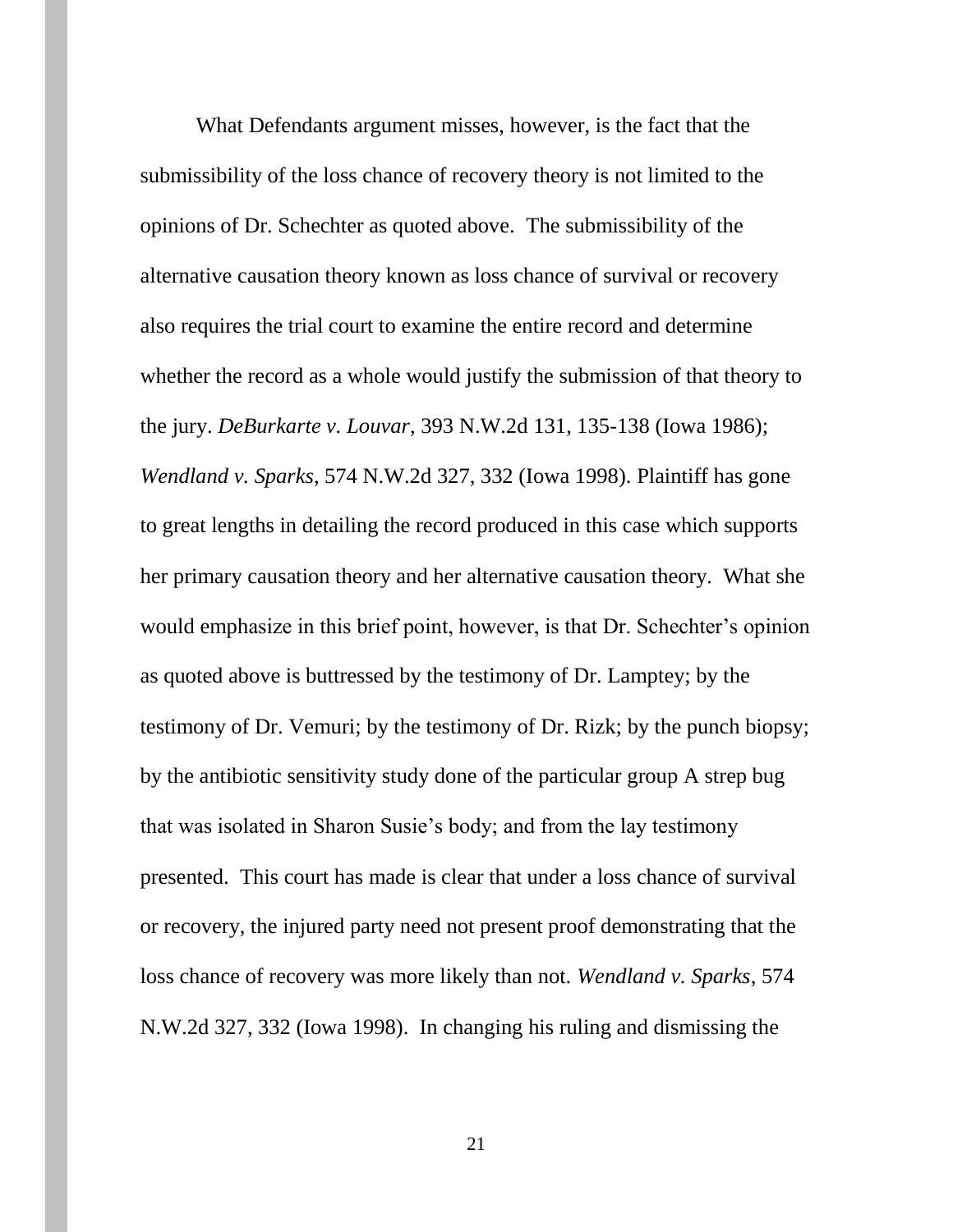loss chance of recovery alternate theory of causation, the trial court entered a ruling that is inconsistent with existing legal authority.

Again, the trial court seems to have focused exclusively on Dr. Schechter's testimony when the entire record supports the submission of the alternative causation theory known as loss chance of recovery. Plaintiff Sharon Susie again urges this court to reverse the trial court's ruling and remand this case so that she may have her day in court. Through the multitude of medical experts which would have been presented to this jury, at a minimum, Sharon Susie clearly has satisfied her evidentiary obligation justifying submission of the alternative theory of loss of a chance of recovery. However, when this record is read in total, without focusing exclusively on the sworn deposition testimony of Dr. Roger Schechter, there is likewise evidence justifying the submission of her primary causation theory to the jury. She would ask this court to correct that error, reverse the ruling of the trial court on Defendants' motion for summary judgment, and remand this case for a well-deserved jury trial.

#### **VII. CONCLUSION**

For the reasons set forth in their initial brief, coupled with the absence of any prejudice to the Defendants herein as articulated in the Reply Brief, Plaintiffs Sharon Susie and Larry Susie do respectfully urge this court to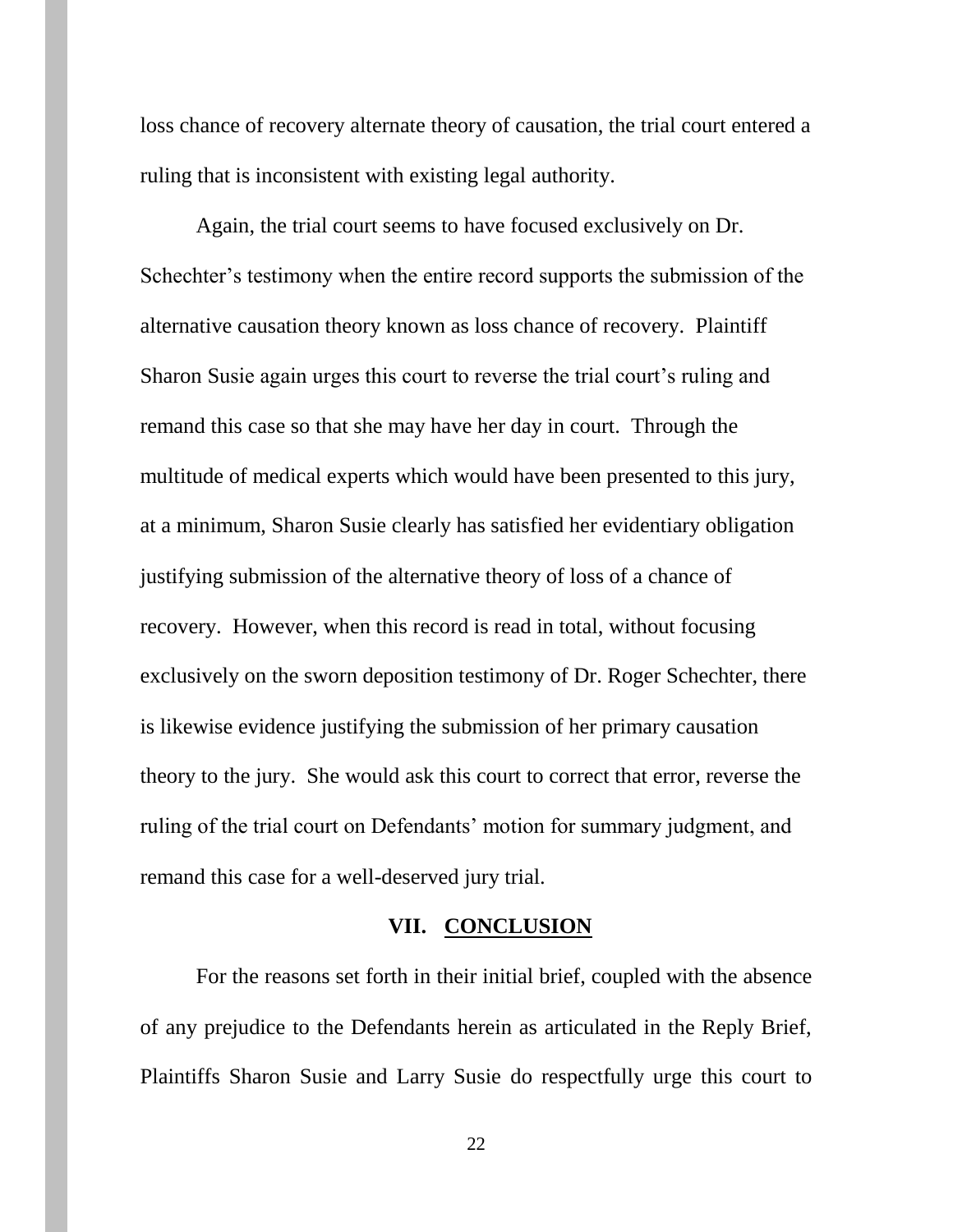reverse the rulings of the trial court striking her experts and granting summary judgment and remand this case to the trial court for a resolution on the merits.

#### **VIII. REQUEST FOR ORAL ARGUMENT**

Sharon Susie and Larry Susie, the Appellants herein, do hereby

request oral argument on the issues raised for consideration in this appeal.

#### HUMPHREY LAW FIRM, P.C.

/s/ Marc A. Humphrey

Marc A. Humphrey AT0003843 300 Walnut Street, Suite 5 Des Moines, Iowa 50309 Telephone: (515) 331-3510 Facsimile: (515) 282-0318 Email: [mhumphrey@humphreylaw.com](mailto:mhumphrey@humphreylaw.com)

ATTORNEY FOR PLAINTIFFS/ APPELLANTS